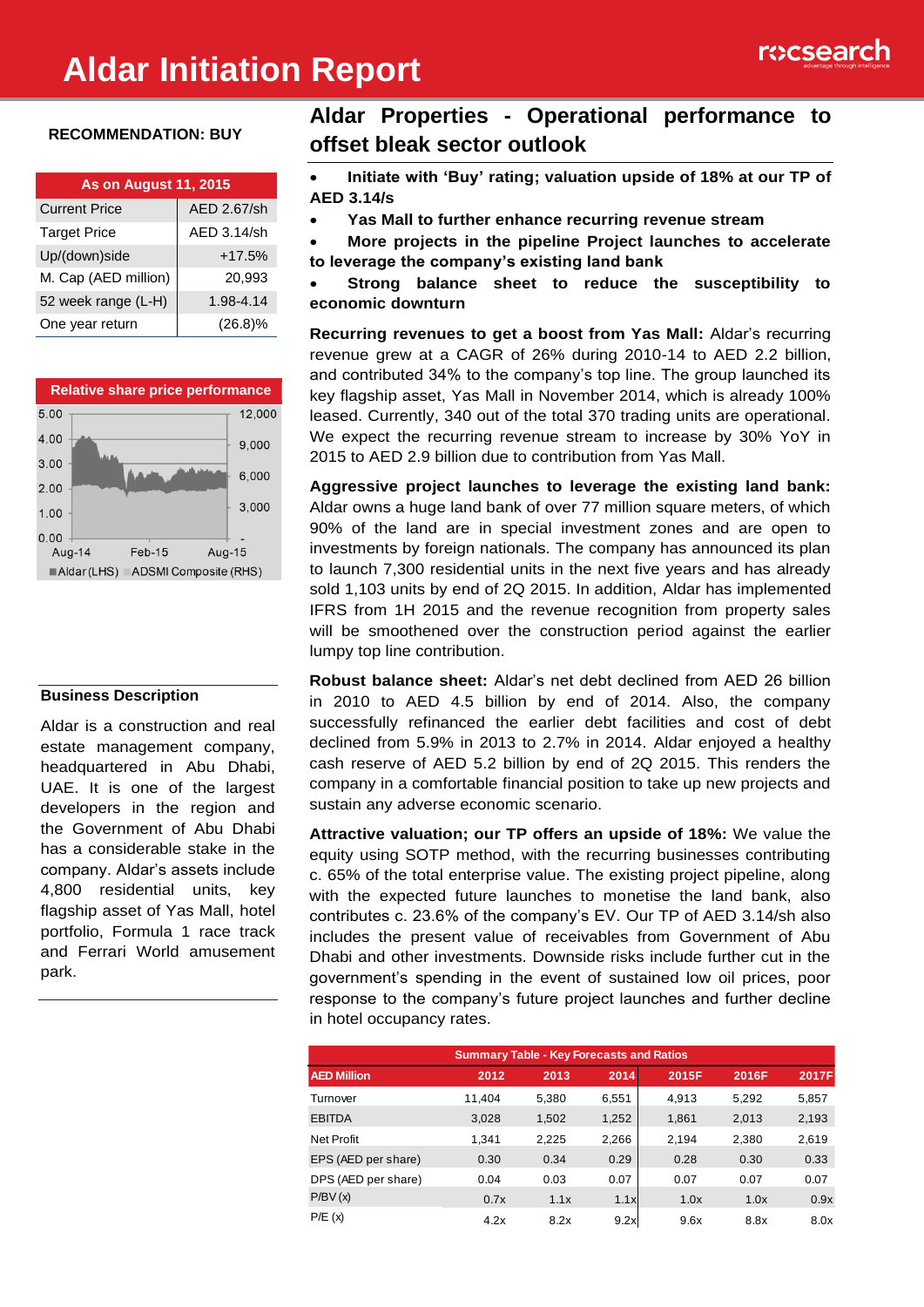Our valuation model predicts an upside of 18% from the current share price. We believe that the negatives related to oil price decline and spending cut by the government are already priced in the current share price

# Investment Rationale

#### **Expect upside of 18%; negatives already priced in**

Our sum of the parts valuation model suggests an upside of 18% from the last traded price and leads to our 'Buy' recommendation. The company's recurring business contributes 65% of the enterprise value. The stock has already declined by 27% in the past one year as a result of low oil prices and spending cut by the government of Abu Dhabi. We believe that the negatives are already factored in the share price. In addition, the reinvigorating growth in the project pipeline, successful launch of Yas Mall and early implementation of IFRS are expected to drive the earnings upgrade going forward, and the stock price.

**SOTP Valuation Summary** 

|                                          |         | AED million % Contribution in EV |
|------------------------------------------|---------|----------------------------------|
| Existing Development projects            | 1,056   | 4.0%                             |
| <b>Operating Businesses</b>              | 17,364  | 65.5%                            |
| Future projects leveraging land bank     | 5,212   | 19.7%                            |
| Associates and JVs                       | 749     | 2.8%                             |
| Receivables from Government of Abu Dhabi | 2,137   | 8.1%                             |
| EV                                       | 26,518  | 100.0%                           |
| - Net Debt at 2Q 2015                    | (7,098) |                                  |
| + cash @ 2Q15                            | 5,250   |                                  |
| <b>Target Equity Valuation</b>           | 24,670  |                                  |
| <b>Target Price</b>                      | 3.14    |                                  |
| <b>Current Share price</b>               | 2.67    |                                  |
| Upside potential                         | 17.5%   |                                  |

Source: Company Data, RocSearch

#### **Recurring revenue stream remains strong**

Aldar generated AED 2.2 billion revenue from its recurring businesses, which include investment properties (IP) portfolio, operative villages, schools, leisure and hotels. The income from its recurring segments leads to stable and relatively more predictable top line performance compared to the its property development and sales segment, which is dependent on project completion and delivery. The recurring business registered a CAGR of 26% between 2010-14 period and constituted 34% of the total company revenue in 2014. We expect the strong growth in recurring business to continue on back of opening of Yas Mall in November 2014 and increase in leasing of commercial office space. Therefore, we project a CAGR of 16% for the 2014-17 periods and expect the revenue contribution to increase to 58% by 2017. Based on our valuation model, these recurring businesses contribute c. 65% of the total enterprise value.

The recurring business as an aggregate, recorded a higher gross profit margin of 45% in 2014, than that of the property development and sales segment at 12%. We believe that these businesses are less susceptible to economic downturns compared to the construction or property development and sales businesses. We expect steady future

Recurring businesses provide a more stable and predictable source of income as compared to the property development and sales segment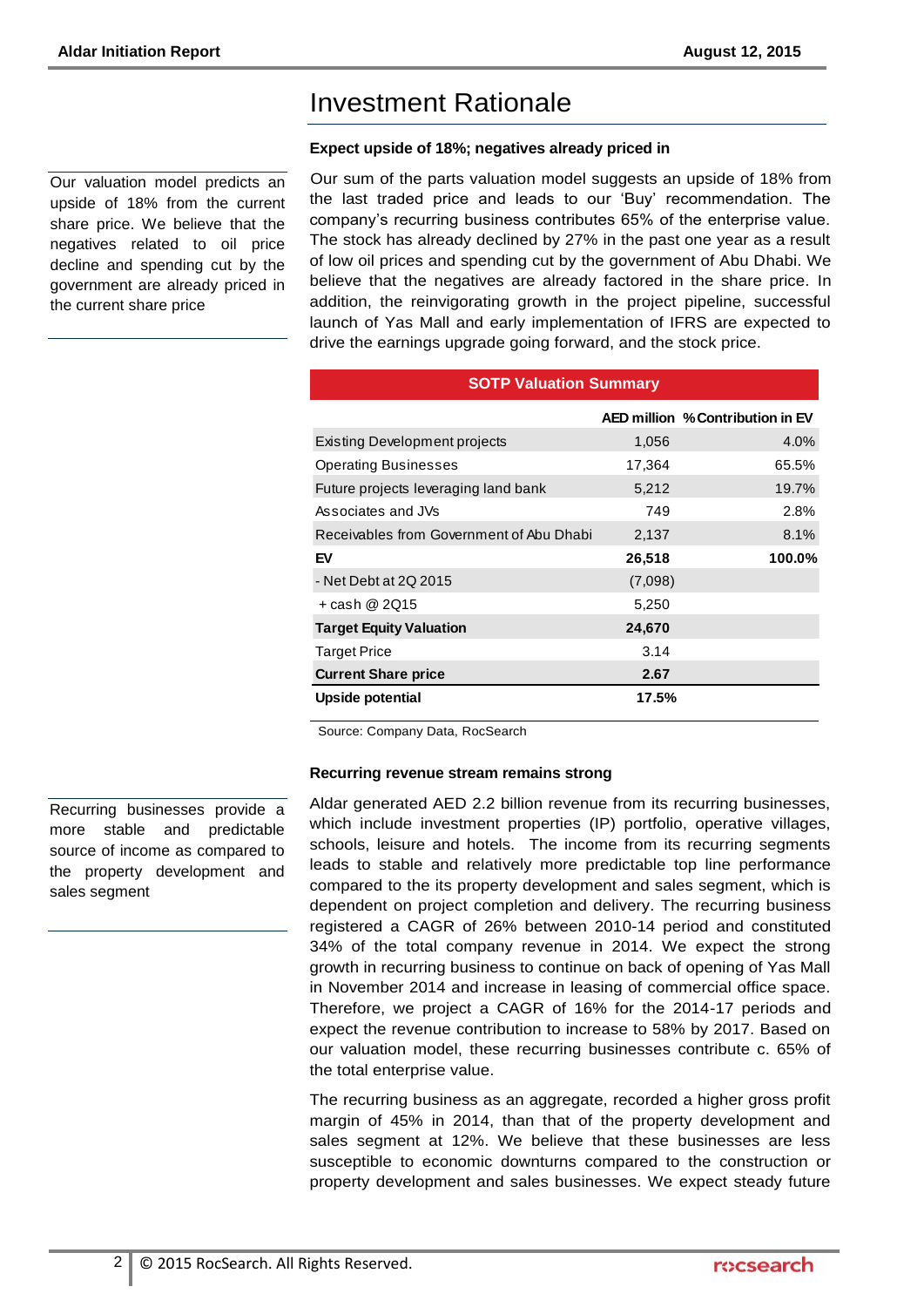

cash flows, since these businesses do not require significant investments going forward.

#### **Yas Mall to drive leasing income**

Yas Mall, the second largest mall in Abu Dhabi, is located on Yas Island, a popular tourist destination in Abu Dhabi. The mall is situated near the Formula 1 race track and has a direct link to the Ferrari world amusement park. The mall has a net leasable area of 235k square metre and is second only to the Dubai Mall, which is spread over 1,124k square metres. It has been operational since November 2014 and is currently fully leased out. By the end of June 2015, approximately 340 stores were functional, out of total 370 units. The rest are expected to be fully operational by the end of 2015. The company expects the Yas Mall operations to fully stabilise by 2017. The lease rentals will also be adjusted upwards, once footfall in the mall increases. As per JLL, the average lease rentals on Abu Dhabi islands are about AED 3,000 per square metre annually. Once fully operational, Yas mall has the potential to contribute c. 9% to the Aldar's top line at the lease rental of 3,000 per square metre. As per our analysis, 5% increase in the lease rentals will lead to 1% increase in the group's overall revenue.

#### **Aggressive project launches to leverage existing land bank**

The Aldar group has a substantial land bank of 77 million square metres in UAE, of which about 90% are in special investment zones and are open to non-UAE residents for investments. The existing land bank at a rate of AED 400 per square meters implies a value of AED 31 billion. Aldar has announced its plan to launch 7,300 units across its existing locations by 2020 and will be using its existing land bank. During 2014, the group launched two projects (Ansam and Hadeel) in prime areas of Abu Dhabi. It also announced three residential projects (Nareel, Meera and Merief) in 2015 YTD. The company also announced the construction of a new mall – Al Falah Mall – and the expansion of Al Jimi Mall. We believe that Aldar has a competitive edge in terms of land bank and the strong project pipeline will enhance the revenue from property sales and development segment. These projects

Yas Mall is one of the company's key retail assets, with net leasable area of 235k square meters. The asset is already fully leased and 340 out of total 370 trading units are operational. Its operations are expected to stabilise in another 12-18 months

Aldar has a healthy line up of new projects, with majority of them coming up in the property development and sales segment. We expect the segment to get a boost from the aggressive project launches

Source: Company Data, RocSearch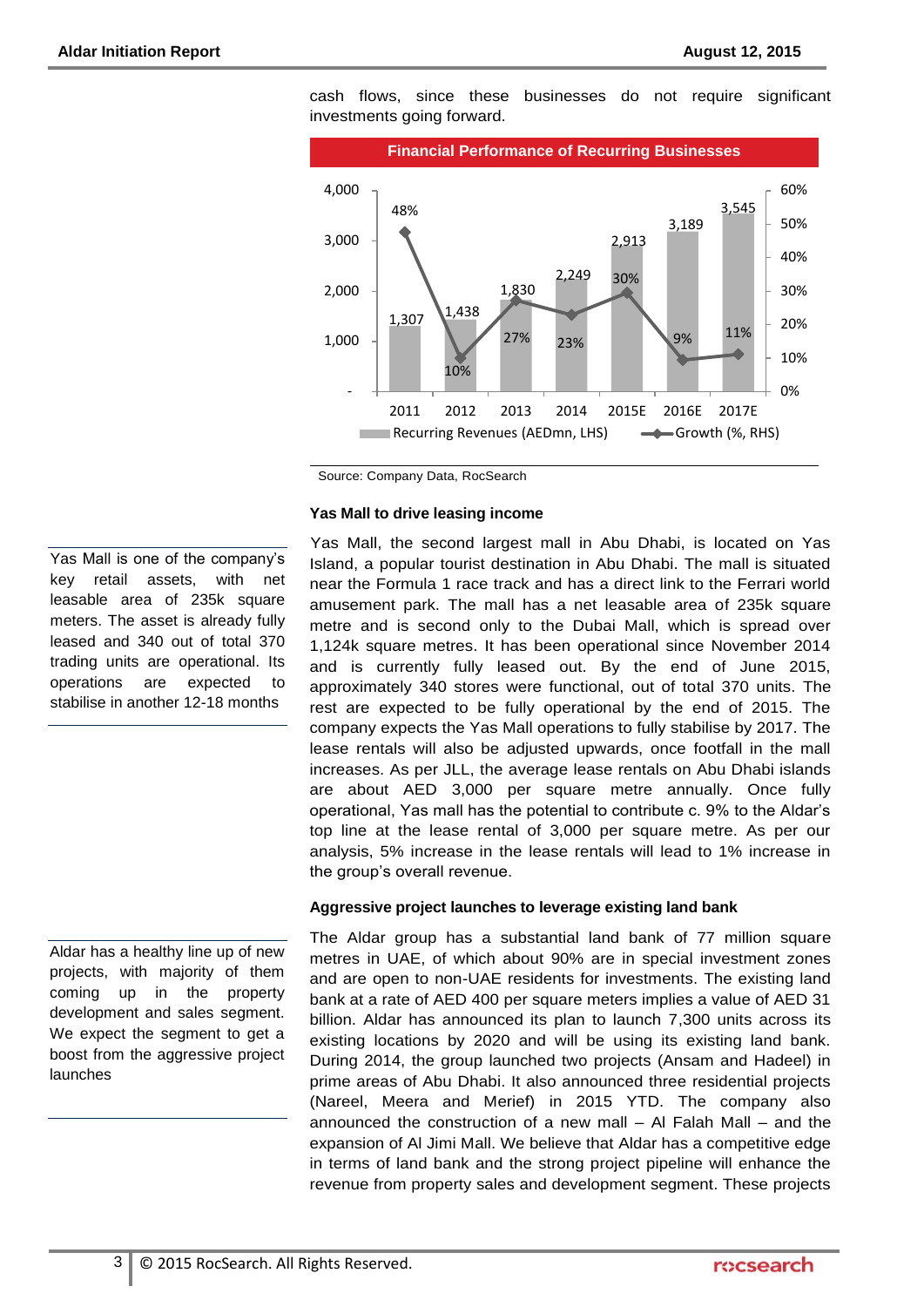| <b>Recent Projects Launched</b>        |                                                    |              |           |           |  |  |
|----------------------------------------|----------------------------------------------------|--------------|-----------|-----------|--|--|
| <b>Recent Projects Launched</b>        |                                                    |              |           |           |  |  |
| Project                                | <b>Units Sold</b><br>Launch<br>Expected<br>Revenue |              |           |           |  |  |
| <b>Property Development</b><br>& sales |                                                    |              |           |           |  |  |
| Ansam                                  | 2014                                               | 472          | 4%        | 2017      |  |  |
| Hadeel                                 | 2014                                               | 211          | 7%        | 2017      |  |  |
| Nareel                                 | 2015                                               | 30           | 49%       | 2017      |  |  |
| Land plot                              | 2015                                               | $\mathbf{1}$ | 100%      | 2015      |  |  |
| Merief                                 | 2015                                               | 274          | 0%        | 2017      |  |  |
| Meera                                  | 2015                                               | 115          | 0%        | 2018      |  |  |
| Land plot                              | <b>NA</b>                                          | <b>NA</b>    | 0%        | 2016      |  |  |
| <b>Investment Properties</b>           |                                                    |              |           |           |  |  |
| Al Falah Mall                          | 2015                                               |              | <b>NA</b> | <b>NA</b> |  |  |
| Al Jimi Mall - Expansion               | 2015                                               |              | <b>NA</b> | NA.       |  |  |

will be sufficient for strong top line performance by the company till 2021.

Source: Company Data, RocSearch

#### **IFRS implementation to smoothen revenue from property development and sales segment**

Aldar's existing project pipeline for property development and sales

Adoption of new guidelines to smoothen the revenue recognition from property development and sales

was drying up towards the end of 2014, and the revenue potential from the segment was also receding. Although the company has come up with a strong project pipeline these projects are expected to start the delivery of the residential units only by late 2016 or 2017.

Earlier, Aldar followed an accounting standard under which the company would have recognised revenue from property development and sales primarily post the completion of a project. Therefore, the revenue outlook for 2015 and 2016 was muted.

However, in July 2015, the company announced early adoption of IFRS 15, which will be applicable to its financial statements w.e.f. January 2015. Under IFRS 15, Aldar will recognise revenues when it receives payments for completion of a certain percentage of work as specified in the contract. This would result in smoothened revenue recognition. We estimate property development and sales segment revenue of AED 1.5 billion and AED 1.6 billion in 2015 and 2016 respectively.

#### **Robust balance sheet**

The company's net gearing reduced significantly from 710% in 2010 to 25% in 2014 and its net debt reduced from AED 25.9 billion in 2010 to AED 4.5 billion in 2014. The group re-financed its existing bank loans worth AED 1.6 billion in the year 2014, which helped reduce the company's weighted interest cost to 2.7% in 2014 from 5.9% in 2013. As a result, the finance cost fell by a sharp 47% during the year. The reduction in debt also helped to improve the group's gearing to 25% in 2014 from 57% in 2013. Moreover, Aldar had a healthy cash balance of AED 4.7 billion in 2014. We believe that the company is less vulnerable to any economic downturn due to its strong cash position and low gearing.

The group's debt levels have declined significantly over the past five years, aided by the company's re-financing efforts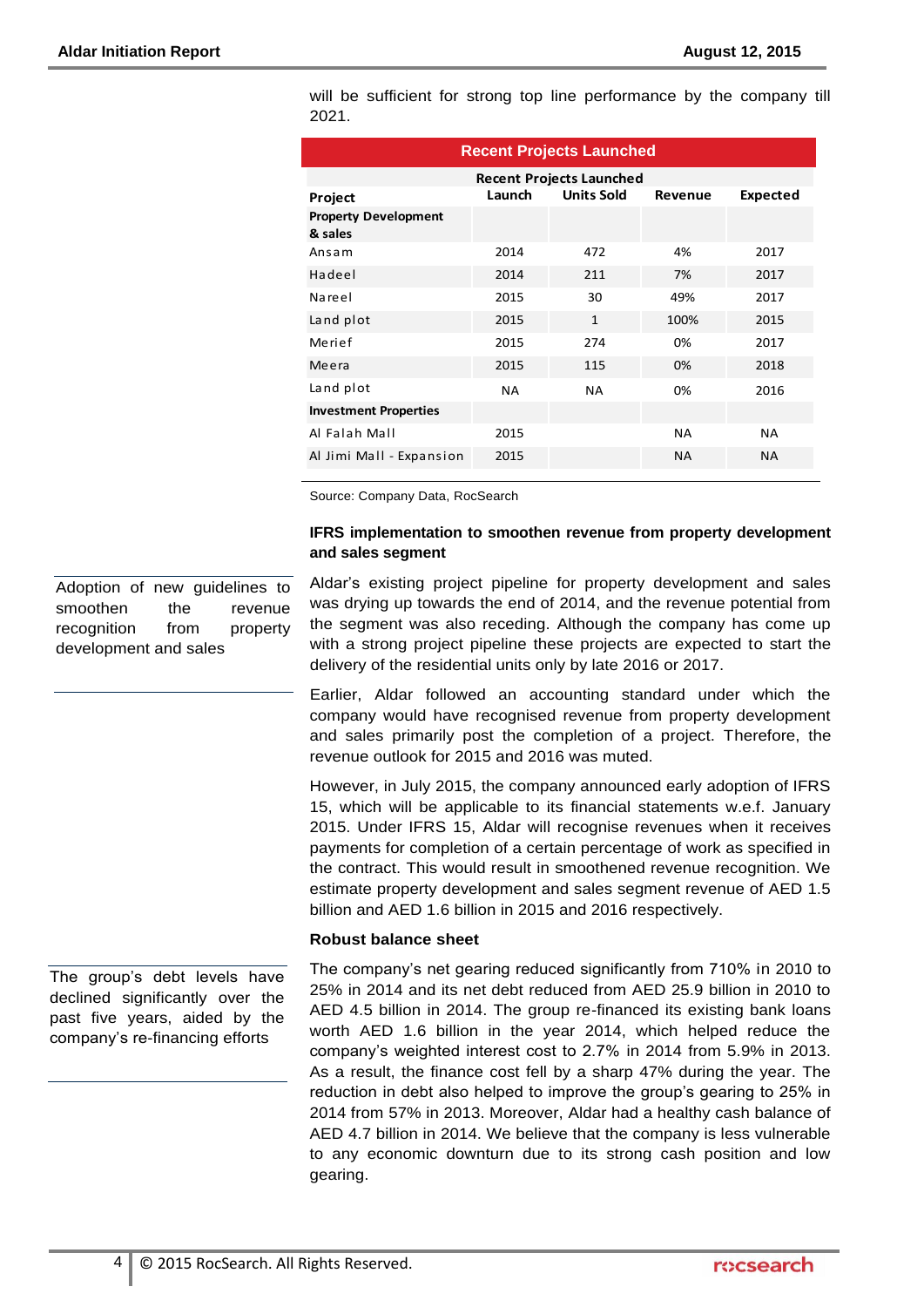

Source: Company Data, RocSearch

#### **Abu Dhabi Government remains a key customer**

The government of Abu Dhabi has an indirect shareholding of c. 38% in the Aldar group via Mubadala Development Co, Abu Dhabi investment co, National Bank of Abu Dhabi and others. The government is also one of the group's biggest clients and contributed overall revenues (including other income) of approximately AED 20.7 billion in the past five years, which implies an average contribution of 55% to the company's top line. Although the revenue from the Abu Dhabi Government was relatively modest in 2013 and 2014 at AED 2.7 billion and AED 2.3 billion respectively, it still contributed 45% and 31% of the total revenue. The company receives government grants in the form of government loans at below market rate of interest. The group has also been granted land by the government at prices lower than the market value. We believe that Aldar's strong relationship with the government augurs well for the company's long-term financial performance.

#### **Government receivables of AED 2.3 billion to be paid by 2017**

The group had AED 1.9 billion receivables from the government of Abu Dhabi by the end of Q2 2015, which represented 28% of total receivables. It included the amount to be received against the sale of Ferrari world theme park and central market for a sum of AED 6.5 billion in 2011 and Yas Island assets for AED 9.2 billion to the government in 2009. It also included the cost incurred on behalf of the government for the development of infrastructure in the country, which will be refunded by the government. As per the receivable payment schedule in the latest investor presentation, the receivables of AED 2.3 billion will be repaid by 2017, with scheduled payments of AED 1.6 billion in 2016. We expect timely payments from Abu Dhabi Government and these payments will remain a key source of steady cash flow for the group in the next 2-3 years.

Aldar benefits from its close association with the government of Abu Dhabi in the form of contracts, lower interest loans and subsidised land plots

Receivables from the government for previously sold assets to provide steady cash inflow over the next two years

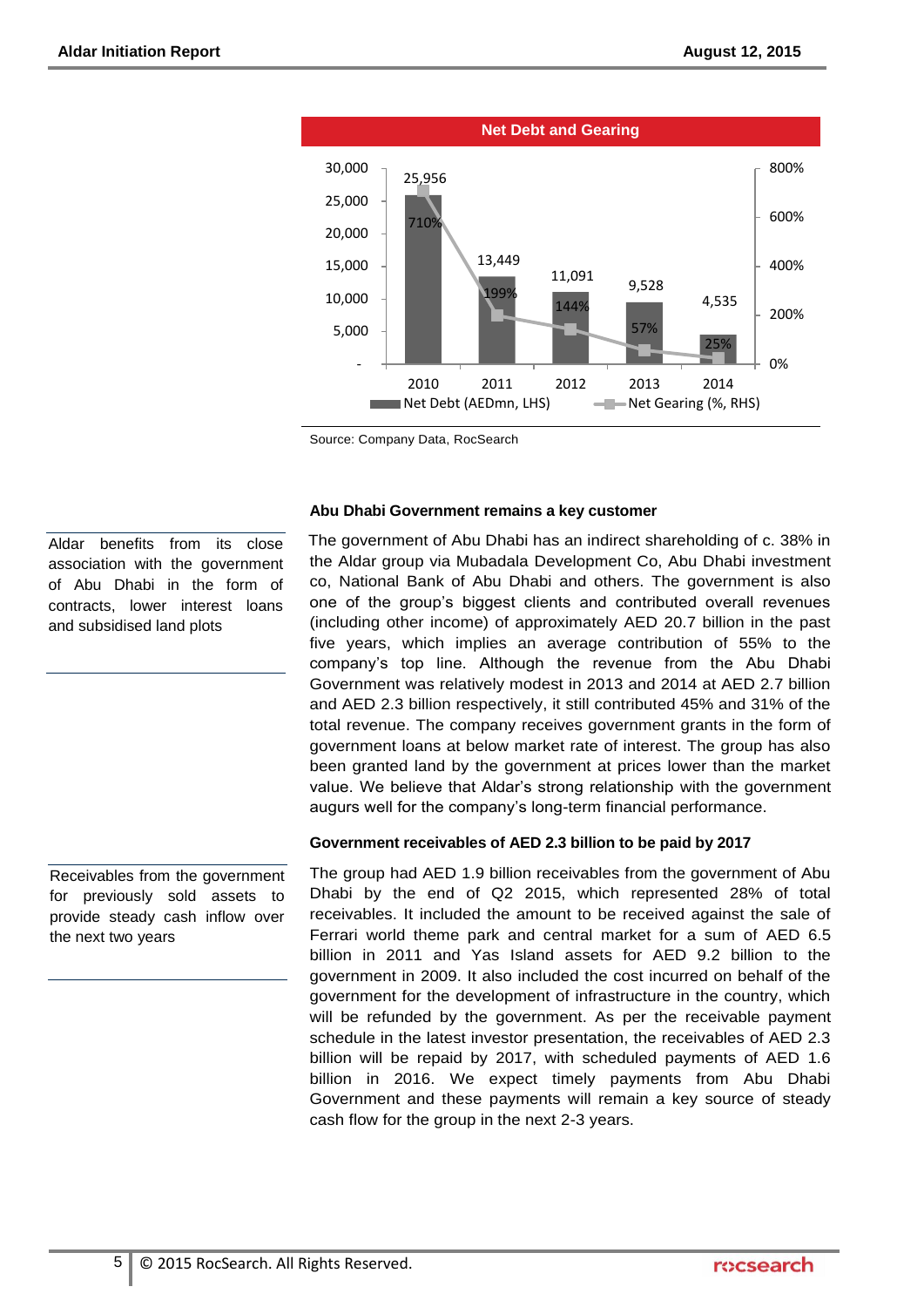| <b>Receivables Payment Schedule</b> |                                                            |                     |       |      |  |
|-------------------------------------|------------------------------------------------------------|---------------------|-------|------|--|
| Date of<br>transaction              | Deals with the government of<br>Abu Dhabi                  | H <sub>2</sub> 2015 | 2016  | 2017 |  |
| December, 2009                      | Sale of F1 Race Track                                      | 348                 | 348   | 348  |  |
| January, 2011                       | Sale of Al Raha Beach Land<br>and Yas Island Assets        |                     | 908   |      |  |
| January, 2013                       | Shams Infrastructure<br>Reimbursement & Sale of Gate units |                     | 300   |      |  |
| <b>Total</b>                        |                                                            | 348                 | 1,556 | 348  |  |

Source: Company Data, RocSearch

#### **New real estate law governing off-plan sales**

Aldar is already in compliance with the new regulatory framework and will be positively impacted in the long run as investor interest increases with more credible offerings

The Abu Dhabi Government has recently issued a new law regulating the real estate sector in the Emirates of Abu Dhabi. The law requires preparation of a real estate register to document all real estate transactions. Also, all off-plan units' transactions will be recorded to avoid issues, such as failure of contract execution or project completion. Moreover, for unfinished projects payments will be held in third party escrow accounts. We believe that the new law will be applicable to Aldar's businesses as it is involved in off-plan sales. The company management has iterated that they are already in compliance with the requirements. Also, the new law would create a secure buyer environment and be more conducive for the company as off-plan sales get more traction among the buyers.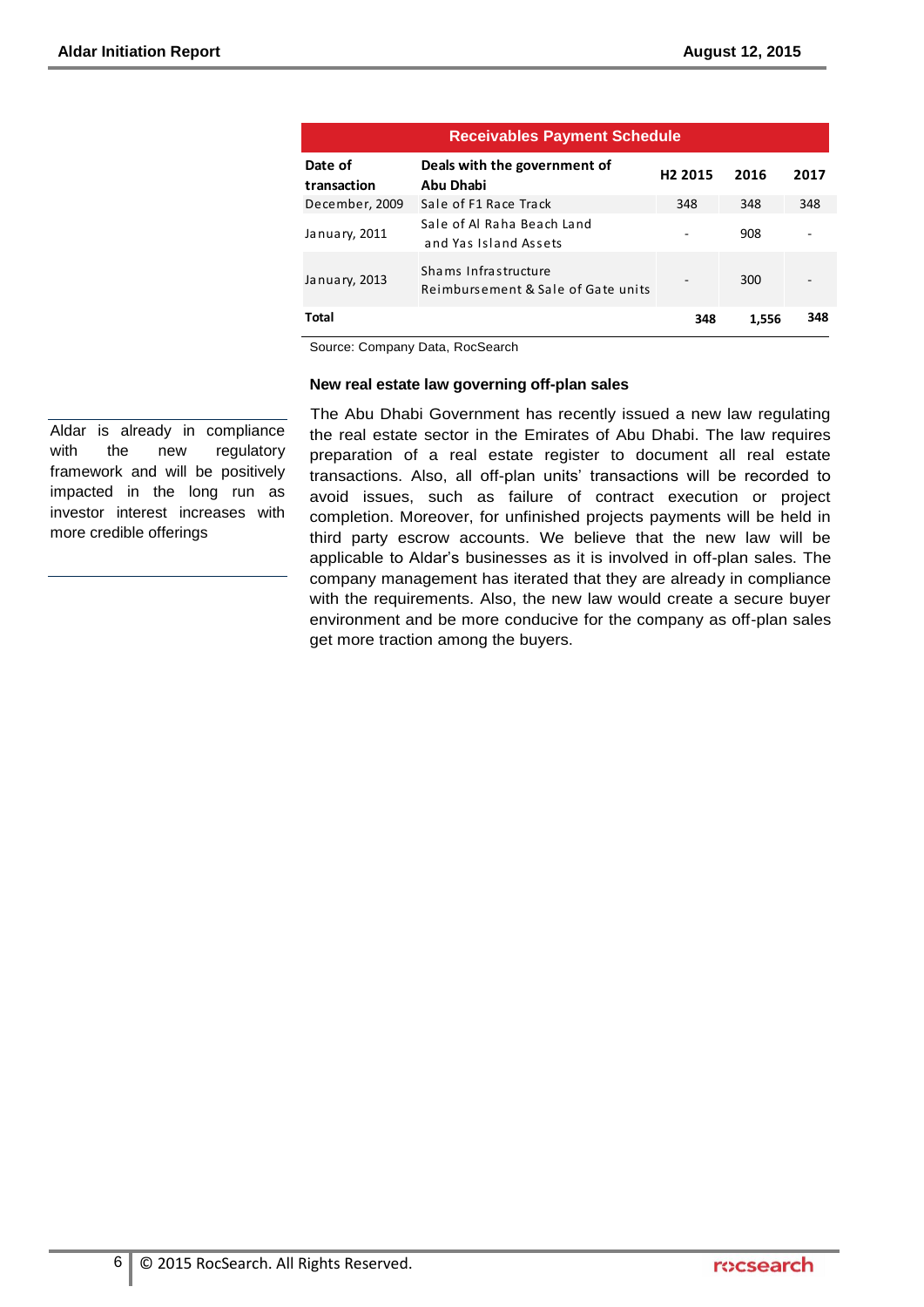Decline in crude oil prices can impact the macroeconomic climate in UAE; thereby, hampering the demand and government spending in the real estate sector

### Macroeconomic downturn can severely impact the occupancy rates as well as room rentals of the hotel segment

## **Investment Risks**

#### **Tepid real estate growth due to macroeconomic downturn**

As per JLL's Q2 2015 report, the overall demand in Abu Dhabi real estate has slowed down. The reduced demand can be attributed to steep decline in crude oil prices, which has in turn led to cut down in the government's spending on infrastructure projects. The budget allocated for the infrastructure sector for the year 2015 declined by a steep 71.4% YoY to AED 1.8 billion from AED 6.3 billion in 2014. However, the slack in real estate supply in the short term is expected to keep the sector stable. The budgetary allocation by the government of Abu Dhabi towards the infrastructure sector would play a key role in determining the demand growth of the sector in the long term. If crude prices remain low or slide further, it can impede the demand in the real estate sector in UAE. The chances of reduced spending by government remains a downside risk to our earnings and valuation estimates. In addition, the government of Abu Dhabi is a major client of Aldar, and the impact of reduced government spending will be higher for the company than its peers.

#### **Occupancy rates to moderate in hotel portfolio**

Aldar group has nine hotels with 2,536 rooms, with seven hotels on Yas Island. Despite being located on a popular tourist destination, the occupancy rate declined to 76% in Q2 2015 from 80% in Q2 2014. In addition, the segment is highly susceptible to macro-economic downturn and hotel occupancy and room rentals have moderated recently. We expect that the opening of Yas Mall and continued government initiatives, like expansion of international airport, hosting of world-class events and major campaigns to draw tourist to Abu Dhabi will offset the present weakness in the hotel segment. However, the recent decline in occupancy rates remains a risk to our earnings and valuation estimates.



\* Calculated from Q1 2015 and H1 2015 data Source: Company Data, RocSearch